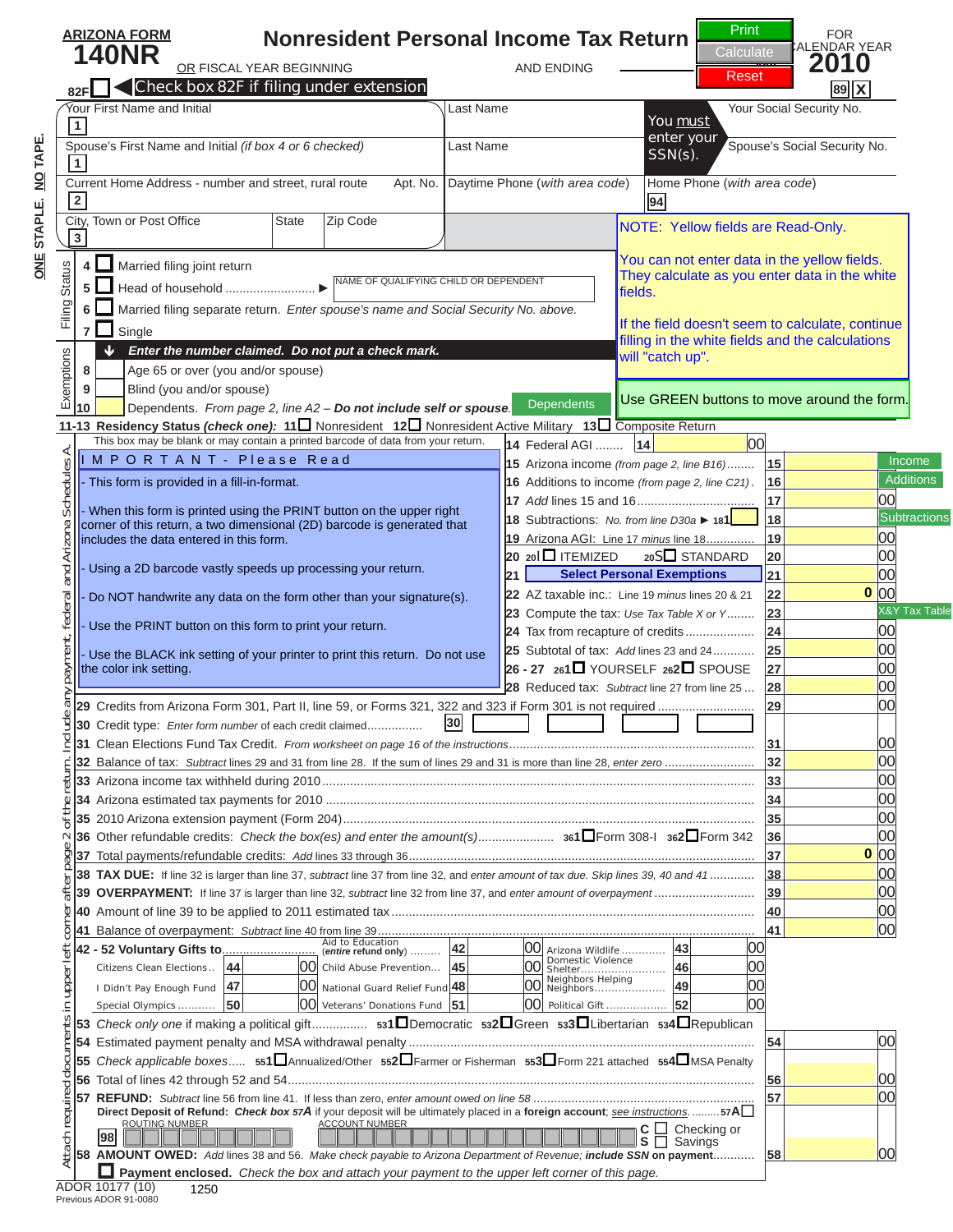# **PART A: Dependents - do not list yourself or spouse** N O T I C E **A2** *Enter total number of persons listed in A1* here and on the front of this form, box 10..............................................TOTAL **A2 A3 a** Enter the names of the dependents listed above who do not qualify as your dependent on your federal return: N O T I C E



**0**

**0**

2020 F Amount from Federal Return **2010 ARIZONA**  $\blacksquare$ **B4** *Check box B4* if married and you are the spouse of an active duty military member who qualifi es for relief under the Military Spouses Residency Relief Act ...........................**B4** If you are viewing this message, **B6** Interest ........................................................................................................................................ **B6** 00 00 **B** This is NITTHE 2 COMMETA PATHER this is NOT a complete return. **B9** Business income (or loss) *from federal Schedule C* ................................................................... **B9** 00 00

**C19** Total depreciation included in Arizona gross income ........................................................................................................... **C19** 00 **C20** Other additions to income. *See instructions and attach your own schedule* ............................................................................... **C20** 00 To print a completed return: **PART D: Subtractions from Income D22** Exemption: Age 65 or over. *Multiply* the number in box 8, page 1, by \$2,100 ......................................... **D22** 00 **Click on the PRINT button fo Page 1** 

**D26** *Multiply line D25 by the percentage on line B17, and enter the result* ................................................................................ **D26** 00

**B17** Arizona percentage: *Divide* line B16 by line B15, and *enter the result (not over 100%)* ................................................................ **B17** %

I have read this return and any attachments with it. Under penalties of perjury, I declare that to the best of my knowledge and belief, they are true, correct and complete. Declaration of preparer (other than taxpayer) is based on all information of which preparer has any knowledge. one last time and update the barcode. PAID PREPARER'S SIGNATURE DATE FIRM'S NAME (PREPARER'S IF SELF-EMPLOYED) **D28** Arizona state lottery winnings included on line B12 in the ARIZONA column (up to \$5,000 only) ...................................... **D28** 00 **D29** Agricultural crops contributed to Arizona charitable organizations ...................................................................................... **D29** 00 Clicking the PRINT button **D31** Other subtractions from income. *See instructions and attach your own schedule* ...................................................................... **D31** 00 **D32** Total: *Add lines D26 through D31. Enter here and on the front of this form, line 18* .................................................................. **D32** 00 **Part E: Last Name(s) Used in Prior Years** *– if different from name(s) used in current year* will perform the calculations